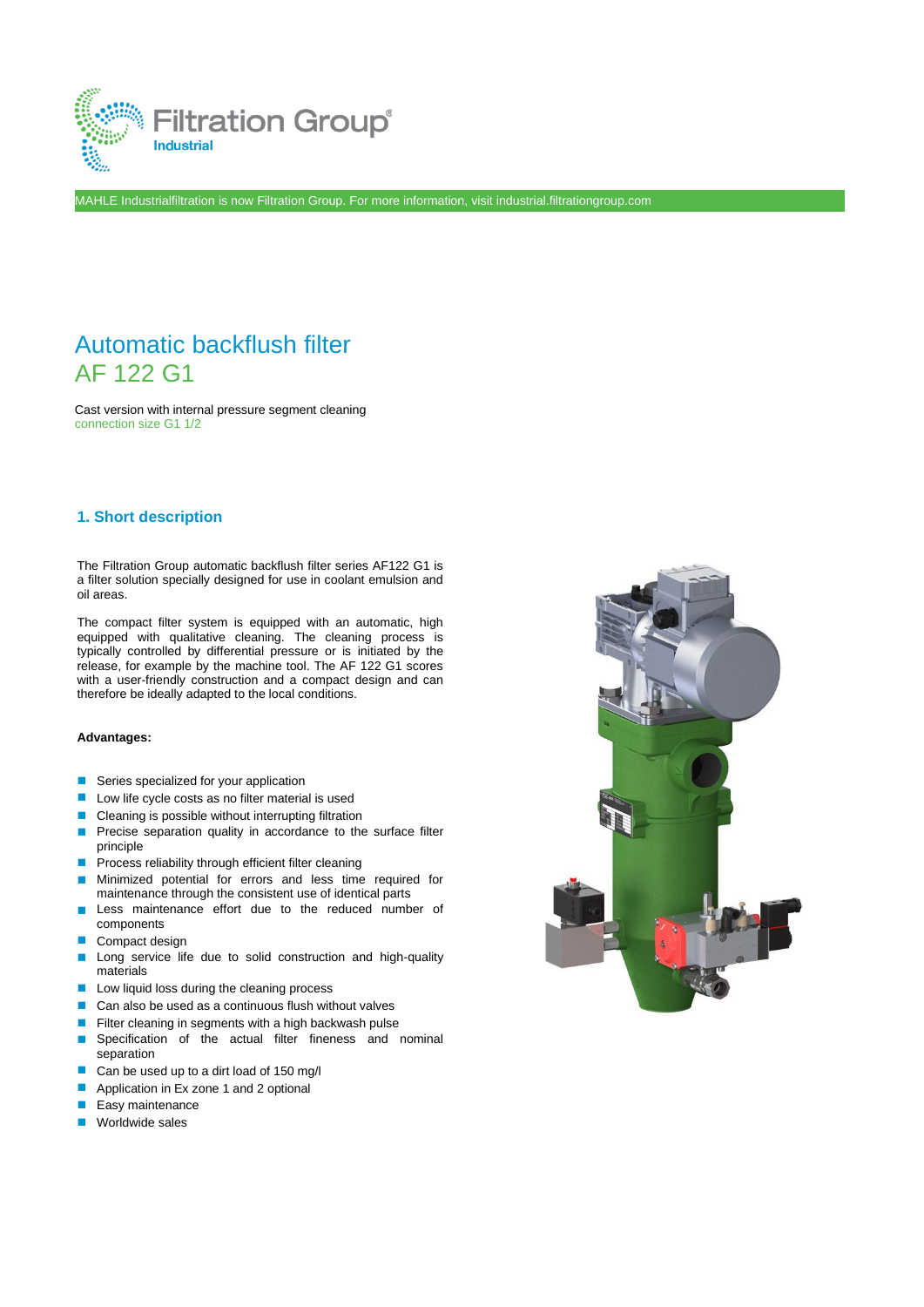## **2. Principle of operation**

The Filtration Group backwash filter AF 122 G1 was specially developed for the machine tool market and requires a preseparation of at least 100 μm. The compact Filtration Group automatic filter system is used for the fine filtration of emulsions and oils.

This pressure filter uses no filter material. This eliminates subsequent disposal. The cleaning can be carried out without interrupting operation. The degree of contamination of the filter is checked via an optical maintenance indicator. Optionally, the monitoring can also be carried out with a digital differential pressure gauge. Furthermore, an electric-pneumatic swivel drive is available as an alternative to the three-phase geared motor. As a retrofit version, it is also possible to attach a purely pneumatic drive. The advantage lies in the interaction with the digital differential pressure measuring and display device with integrated control function PiS 3170 MFC. This allows self-sufficient automatic filters to be combined that do not require any additional electrical control with a power unit for the three-phase motor. Only 24 V DC field voltage and compressed air are required as auxiliary energy. To empty the cone, the system is opened via the cleaning connection.



- 1 Inlet connection
- 2 Inlet plenum raw side
- 3 Filtration Group segment element
- 4 Plenum for filtered fluid
- 5 Backwash valve with ball valve
- 6 Optional ball valve as drain
- 7 Drain connection
- 8 Connections for differential pressure indicators/switches
- 9 Cleaning drive with gear motor
- 10 Backwash channel

The medium to be cleaned is fed into the filter housing under pressure > 2.5 bar. The flow through the segment element is from the inside to the outside. Here, particles are deposited on the surface of the filter medium on the inside of the element. The filtrate leaves the filter housing on the side in the upper area (see point 8).

The particles or agglomerates are lifted off the surface and sink into the collection cone. Cleaning takes place either when a preset differential pressure limit value is reached, a set interval or a filtered amount of liquid. While the cleaning valve at the bottom of the cone is open, the backwash channel rotates on the inside of the element. The segments are picked up and cleaned one after the other by the backwash channel. The segments are alternately opened and sealed. The segments are cleaned by the pressure drop between the system pressure and atmospheric pressure. Pulse cleaning throws particles off the filter surface and discharges them through the flushing channel with little of their own medium.

## **Filtration Group filter elements used in the edge filter AF 122 G1:**

## **Filtration Group Topmesh (Standard):**

- Good cleanability due to asymmetric design
- High free surface portion
- Defined particle retention
- 
- Several material combinations possible



#### **Filtration Group Wave cartridge (Optional):**

- Higher concentration of dirt thanks to the pleated filter surface
- Completely made of stainless steel as standard
- Higher throughput compared to standard
- Especially for filter fineness  $<$  60 μm
- Suitable for higher pH values

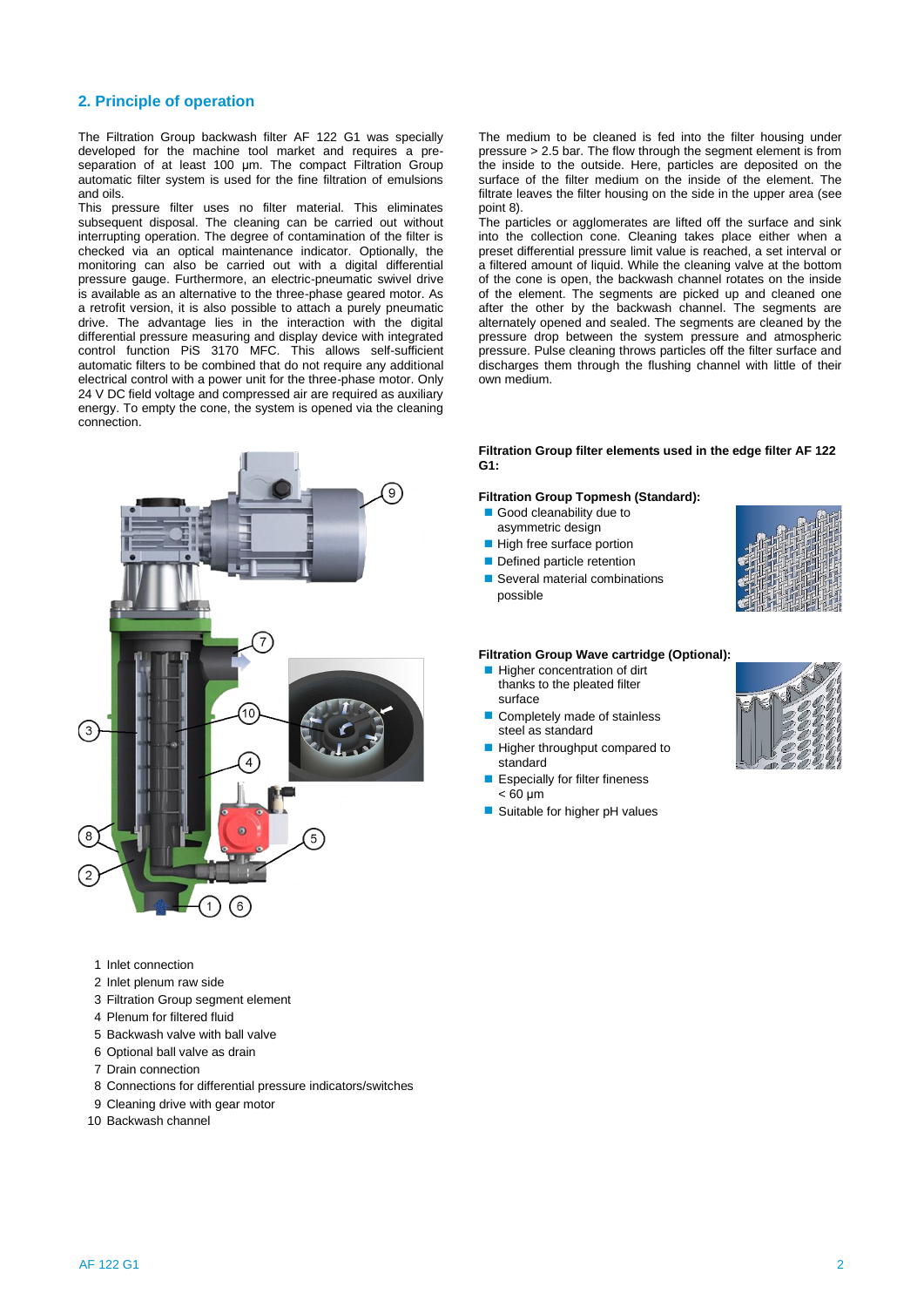## **3. Design and application**

## **Cleaning and discharge modes**



## **Fully automatic operation:**

The filtration usually takes place during pressure operation. The filter can be cleaned time, cycle or differential pressure controlled. We recommend cleaning at a differential pressure of approx. 0.5 bars. The cleaning motor is operated for about 4 s (about one revolution of the channel). At the same time, the cleaning valve is opened, which creates a pressure drop. An inherent pressure of 2-3 bar is sufficient for good cleaning. emptied or Backwashing is only possible by opening the cleaning valve. The opening time of the valve is equivalent to the running time of the engine. There is also the option of emptying the clean side via an additional connection.

For detailed technical information and questions about options, accessories or a safe design, please contact us. A corresponding questionnaire facilitates the compilation of all important parameters. Extensive documentation is available on the filter range, filter elements and accessories. For information on installation and operation, please refer to the operating instructions.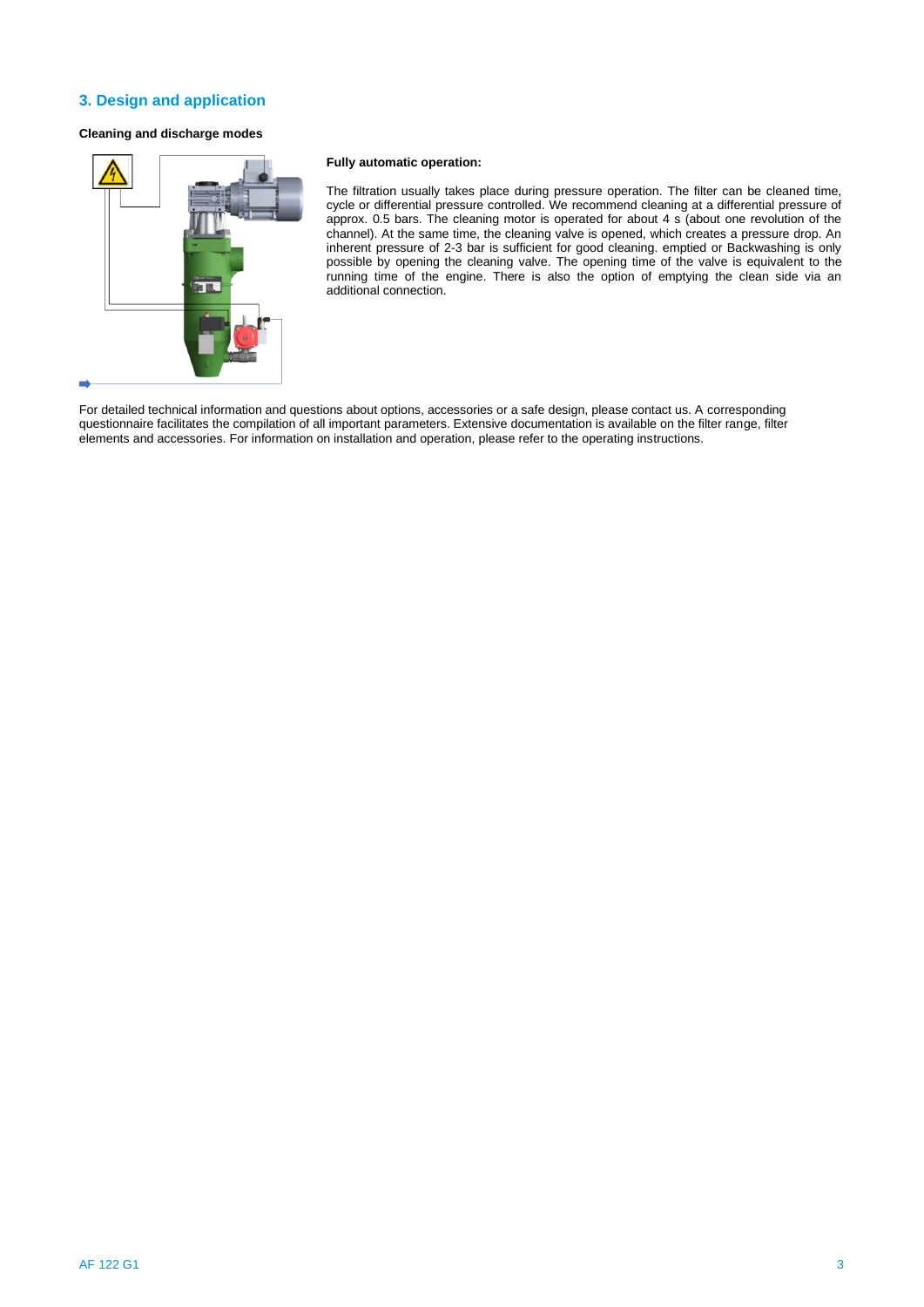## **4. Technical data**





- 1 Cleaning drive: Worm gear motor can be moved at each 90° position
- 2 Optional differential pressure indicator/switch
- 3 Mounting holes Ø10<br>4 Type plate
- 
- 4 Type plate<br>5 Removal h
- $5$  Removal height = 400 mm<br>6 Backflush valve 6 Backflush valve<br>7 Optional electro
- 7 Optional electro-pneumatic swivel drive
- 8 Optional drain valve

The optional control throttle at the outlet connection (dynamic pressure) is not shown in this drawing.

### **Filter data Motor data**

| Max. operating pressure: -16 bar                      |                                                                                                                                                                                      |
|-------------------------------------------------------|--------------------------------------------------------------------------------------------------------------------------------------------------------------------------------------|
| Max. operating<br>temperature:<br>Materials:          | - Max. 100°C<br>- Housing and cover: 0.7040<br>- Internal parts: C-steel, PTFE, PPS<br>- Bearing bushes: sliding plastic<br>- Seals: FKM<br>- Topmesh segment element: AI,<br>1.4571 |
| Lid closure:<br>Connections and nominal<br>diameters: | - Wave Element: 1.4401, 1.4571<br>- 4 hex screws M16<br>- A inlet, B outlet: G11/2<br>- C backwash: G1/ <sub>2</sub>                                                                 |
|                                                       | - D drain optional: G1/2<br>- G-Δp connections: G1/8 (2x)<br>All threaded holes DIN 3852 form                                                                                        |
| Drive shaft seal:<br>Exterior finish:                 | - O ring FKM<br>Synthetic resin primer RAL 6018                                                                                                                                      |

Worm gear motor Multi-range winding

| - Internal parts: C-steel, PTFE, PPS |                        | Hz | week | rpm | A   |
|--------------------------------------|------------------------|----|------|-----|-----|
| - Bearing bushes: sliding plastic    | $\triangle$ 230 ± 10 % | 50 | 0.18 |     | 1.2 |
| - Seals: FKM                         | $400 \pm 10 \%$        | 50 | 0.18 |     | 0.7 |
| - Topmesh segment element: Al,       | $\triangle$ 265 ± 10 % | 60 | 0.22 | 21  | 1.2 |
| 1.4571                               | $\lambda$ 460 ± 10 %   | 60 | 0.22 | 21  | 0.7 |

Protection class: IP55; insulation class F; output torque: 52 Nm

## **Options:**

- Ex protection according to ATEX 2014/34/EU
- Electrical equipment in Ex II 2G T3
- Mechanical design in Ex II 2G c T3
- Pneumatic part-turn actuator drive
- x Differential pressure gauge PiS 3310
	- PiS 3154 differential pressure indicator
	- PiS 3170 differential pressure indicator/switch
	- Differential pressure indicator/switch with control PiS 3170 MFC

Weight: 18.5 kg (with motor) Content: 2.8 l

### **Other types available on request! Technical data is subject to change without notice!**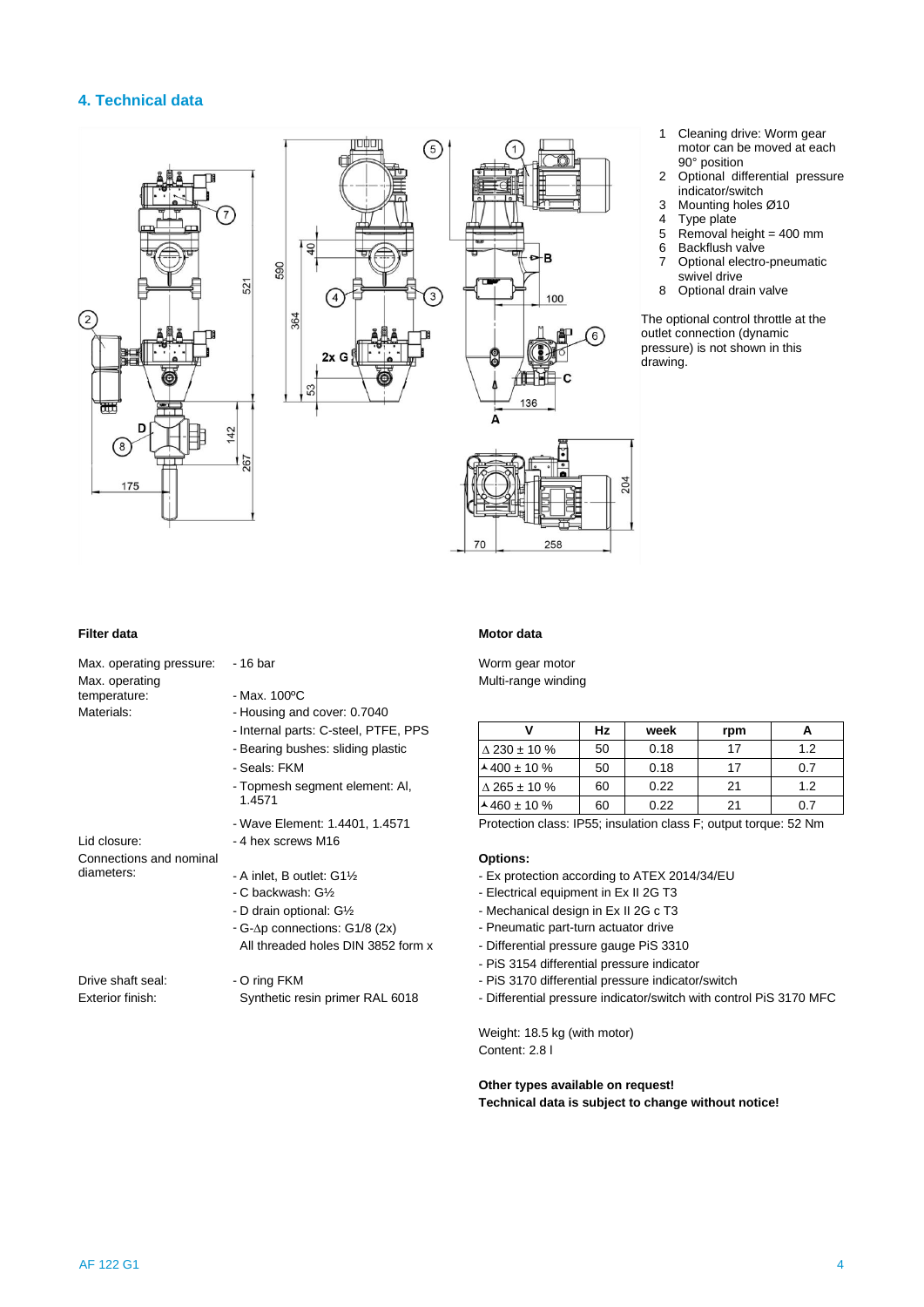## **5. Cartridges**

| <b>FG Top mesh cartridge</b>            |                                                                            | Gap width [µm]/Type end number |    |        |        |        |    |     |     |
|-----------------------------------------|----------------------------------------------------------------------------|--------------------------------|----|--------|--------|--------|----|-----|-----|
| Type/surface<br>area [cm <sup>2</sup> ] | Materials/<br>dimensions                                                   | 10                             | 20 | 30     | 40     | 60     | 80 | 100 | 200 |
| AF 120174-<br>$XXX310 \text{ cm}^2$     | Support body<br>aluminium, topmesh<br>stainless steel<br>1.4571/ø65x231 mm | $-001$                         |    | $-003$ | $-004$ | $-006$ |    |     |     |

## Technology application application

- Stainless steel mesh with a high percentage of free space
- 
- Fines Throughput/FE 30 µm to 80 l/min; 60 µm to 120 lubricants l/min **kan all and the solid loads area high solid loads For high solid loads**
- Values for filter elements (FE) Ø65x231 mm apply to emulsions with a pre-separation of min. 100 microns
- The elements can be cleaned, for example, with highpressure cleaners or ultrasound. Brushing is not recommended.

emulsions with a pre-separation of min. 100 microns

■ Cleaning of the elements is possible, e.g. highpressure cleaner or ultrasound. Brushing is not

recommended.

- For low viscosity liquids
- Filter layer/support layer (solidly sintered) e.g. emulsions, dispersions, lubricating oils and
	-
	- Recommended for filtration from 30 to 60 µm

| <b>FG Wave cartridge</b>              |                                                                                |    |                                                                                                                                                       |                                                     | Gap width [µm]/Type end number |                                                                                                                      |    |     |     |  |
|---------------------------------------|--------------------------------------------------------------------------------|----|-------------------------------------------------------------------------------------------------------------------------------------------------------|-----------------------------------------------------|--------------------------------|----------------------------------------------------------------------------------------------------------------------|----|-----|-----|--|
| Type/surface<br>$\mathsf{[cm^2]}$     | Materials/<br>dimensions                                                       | 10 | 20                                                                                                                                                    | 30                                                  | 40                             | 60                                                                                                                   | 80 | 100 | 200 |  |
| AF 125214-<br>XXX1750 cm <sup>2</sup> | Carrying body<br>aluminum hard coated.<br>Stainless steel<br>1.4571/ø65x231 mm |    |                                                                                                                                                       |                                                     |                                | $-006$                                                                                                               |    |     |     |  |
|                                       | <i><b>Fechnology</b></i><br>space                                              |    | Stainless steel mesh with a high percentage of free<br>filter layer/support layer (solidly dotted); pleated<br>Fines throughput/FE 60 um to 220 I/min | Values for filter elements (FE) Ø65x231 mm apply to | application                    | For low viscosity liquids<br>e.g. emulsions, dispersions, lubricating oils and<br>lubricants<br>For high solid loads |    |     |     |  |

■ Recommended for filtration of 60 µm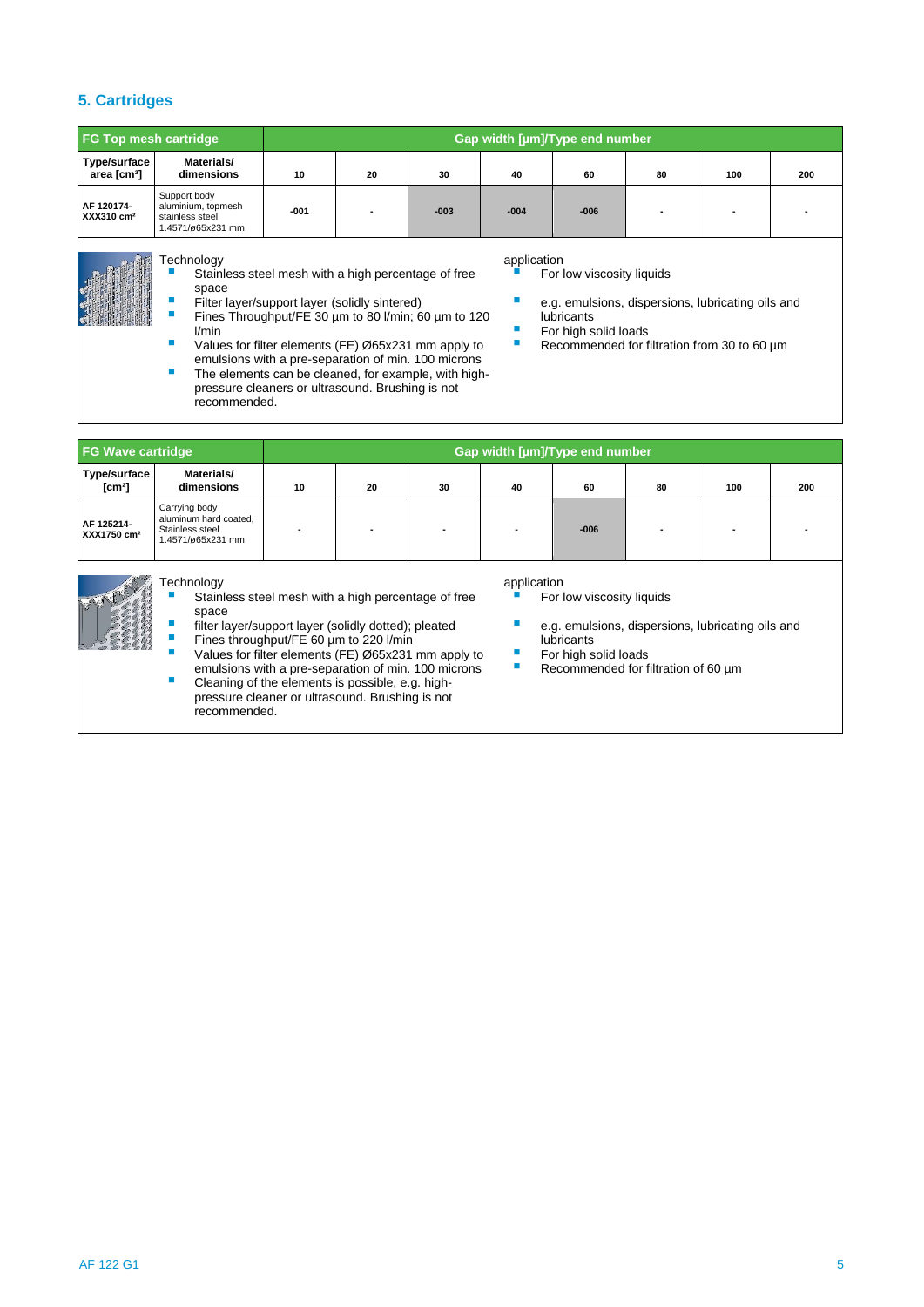## **6. Type number key**

|                |                       |       |              | Type number key with selection example for AF 12243-2121-B0020/G1 |    |                                                 |                                     |                           |   |                                                                              |  |  |
|----------------|-----------------------|-------|--------------|-------------------------------------------------------------------|----|-------------------------------------------------|-------------------------------------|---------------------------|---|------------------------------------------------------------------------------|--|--|
| <b>Size</b>    |                       |       |              |                                                                   |    |                                                 |                                     |                           |   |                                                                              |  |  |
|                | AF 1224 1x 65x230     |       |              | Number of tiers x diameter x length [mm]                          |    |                                                 |                                     |                           |   |                                                                              |  |  |
|                | <b>Cleaning drive</b> |       |              |                                                                   |    |                                                 |                                     |                           |   |                                                                              |  |  |
|                | 3                     |       |              | Gear motor 230/400 V, 50 Hz or 266/460 V, 60 Hz                   |    |                                                 |                                     |                           |   |                                                                              |  |  |
|                | 4                     |       |              | Gear motor 230/400 V, 50 Hz Ex II 2G T3                           |    |                                                 |                                     |                           |   |                                                                              |  |  |
|                | 7                     |       |              | Pneumatic part-turn actuator                                      |    |                                                 |                                     |                           |   |                                                                              |  |  |
|                |                       |       |              | Inlet and outlet connection                                       |    |                                                 |                                     |                           |   |                                                                              |  |  |
|                |                       | 21    | $G1^{1/2}$   |                                                                   |    |                                                 |                                     |                           |   |                                                                              |  |  |
|                |                       |       |              | Permissible operating pressure in bar (housing/cover)             |    |                                                 |                                     |                           |   |                                                                              |  |  |
|                |                       |       | $\mathbf{2}$ | <b>PN 16</b>                                                      |    |                                                 |                                     |                           |   |                                                                              |  |  |
|                |                       |       |              | <b>Material</b>                                                   |    | FPM seal and PTFE bearing                       |                                     |                           |   |                                                                              |  |  |
|                |                       |       |              | 1                                                                 |    |                                                 |                                     |                           |   | Housing and cover GGG, inner parts c-steel, aluminium, PPS                   |  |  |
|                |                       |       |              | 3                                                                 |    |                                                 |                                     |                           |   | Housing and cover GGG, internal parts stainless steel 1.4301/1.4571, PPS     |  |  |
|                |                       |       |              |                                                                   |    | Differential pressure indicators and switches   |                                     |                           |   |                                                                              |  |  |
|                |                       |       |              |                                                                   | в  |                                                 |                                     |                           |   | PiS 3154, opt./electr. Δp indicator, 2 switching points (0.9/1.2 bar), NO/NC |  |  |
|                |                       |       |              |                                                                   | 3  |                                                 |                                     |                           |   | PiS 3170 MFC, digital ∆p manometer with control function in combination with |  |  |
|                |                       |       |              |                                                                   |    |                                                 | pneumatic swivel drive              |                           |   |                                                                              |  |  |
|                |                       |       |              |                                                                   | 4  |                                                 |                                     |                           |   | PiS 3170, digital ∆p manometer, 2 switching points 0-16 bar adjustable       |  |  |
|                |                       |       |              |                                                                   |    |                                                 | <b>Valves and control throttles</b> |                           |   |                                                                              |  |  |
|                |                       |       |              |                                                                   |    | $\bf{0}$                                        |                                     | Without/special version   |   |                                                                              |  |  |
|                |                       |       |              |                                                                   |    | $\mathbf{1}$<br>P <sub>2</sub> control throttle |                                     |                           |   |                                                                              |  |  |
|                |                       |       |              |                                                                   |    |                                                 | <b>Drain valve</b>                  |                           |   |                                                                              |  |  |
|                |                       |       |              |                                                                   |    |                                                 | 0                                   | Without hall valve        |   |                                                                              |  |  |
|                |                       |       |              |                                                                   |    |                                                 | 1                                   | Ball valve, manual        |   |                                                                              |  |  |
|                |                       |       |              |                                                                   |    |                                                 | $\mathbf{2}$                        |                           |   | Ball valve, electro-pneumatic 24 V                                           |  |  |
|                |                       |       |              |                                                                   |    |                                                 | 4                                   | Electric ball, valve 24 V |   |                                                                              |  |  |
|                |                       |       |              |                                                                   |    |                                                 |                                     | <b>Cleaning valve</b>     |   |                                                                              |  |  |
|                |                       |       |              |                                                                   |    |                                                 |                                     | $\mathbf{0}$              |   | Without/special version                                                      |  |  |
|                |                       |       |              |                                                                   |    |                                                 |                                     | $\mathbf{2}$              |   | Ball valve, electro-pneumatic 24 V                                           |  |  |
|                |                       |       |              |                                                                   |    |                                                 |                                     | $\overline{\mathbf{4}}$   |   | Ball valve, electric 24 V                                                    |  |  |
|                |                       |       |              |                                                                   |    |                                                 |                                     |                           |   | <b>Special equipment</b>                                                     |  |  |
|                |                       |       |              |                                                                   |    |                                                 |                                     |                           | 0 | Without/special version                                                      |  |  |
|                |                       |       |              |                                                                   |    |                                                 |                                     |                           |   |                                                                              |  |  |
| <b>AF 1224</b> | 3                     | $-21$ | $\mathbf{2}$ | 1                                                                 | -В | 0                                               | 0                                   | $\overline{2}$            | 0 | -XXXX (end no. for special version)/G1*                                      |  |  |

\* Supplement end number:

G1 cast design, Version 1

| <b>End number</b> | <b>Special version</b> |
|-------------------|------------------------|
| <b>XXXX</b>       | On request             |
| other             | On reauest             |